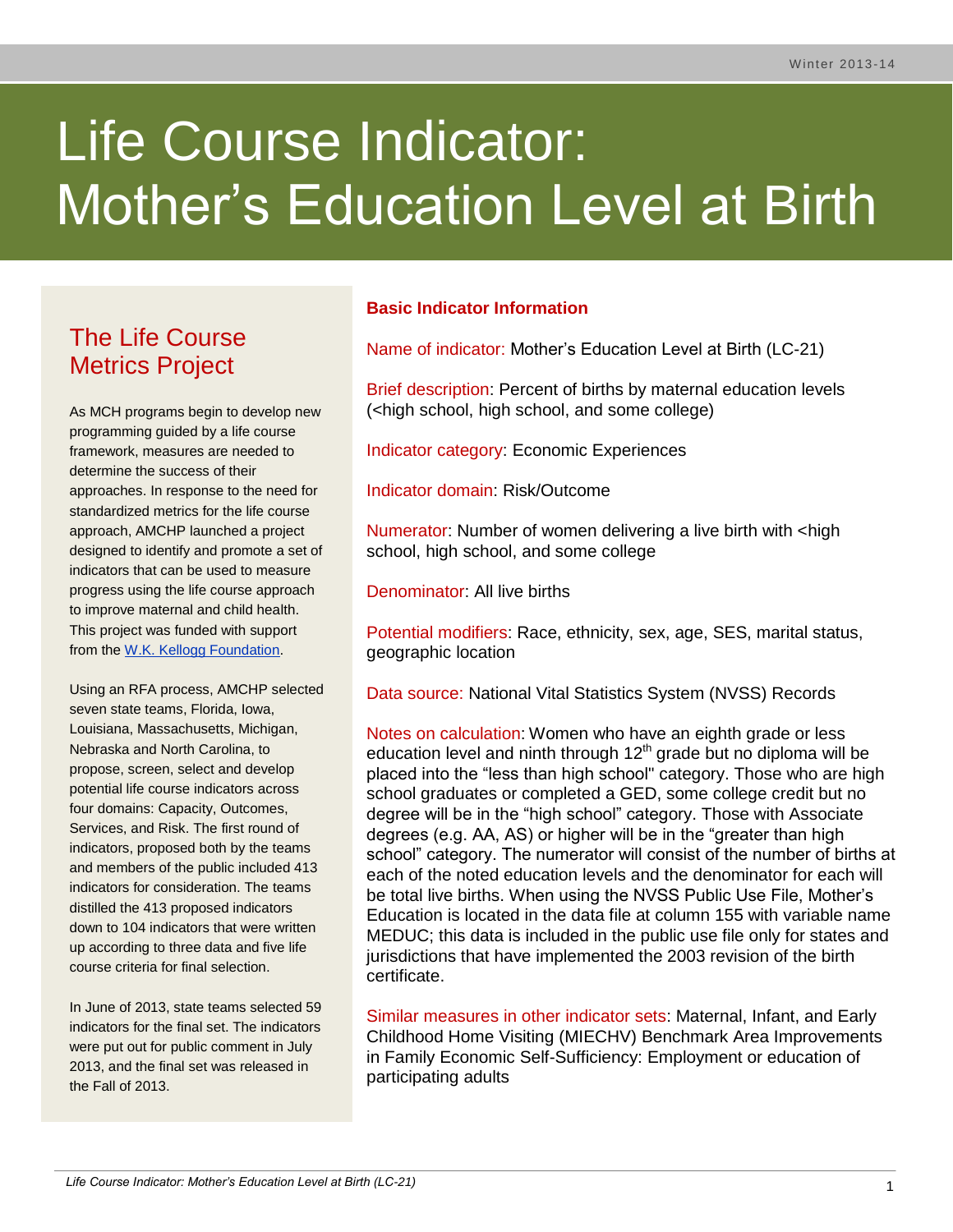## **Life Course Criteria**

#### *Introduction*

Socioeconomic inequalities throughout the life course may be partially accounted for by parental socioeconomic position (SEP) at time of birth and throughout early childhood. Maternal education specifically is a common proxy for parental socioeconomic position. A pioneering paper in 1979 considered demographic data to examine the role of education in child mortality. The paper argued that children of mothers who are more educated experience lower mortality than do children of mothers who are less educated (23). Subsequent analyses and demographic studies have demonstrated various associations between maternal education and markers of child health. Maternal education has been shown to have a statistically significant association with infant mortality, children's immunization status, and height-for-age [\(17\)](#page-5-0). Functioning as both a proxy for SEP and for mothers' awareness and knowledge of healthy behaviors, maternal education may influence nutritional choices during pregnancy, which might affect birth weight, infant mortality, and height-for-age measures [\(18\)](#page-5-1).

Maternal education at birth is a life course in a few ways. First, an increase in education at any point in a mother's life is likely to be beneficial for the betterment of the mother and her family. Having higher levels of education will help mothers make informed decisions about their child's health, education and nutrition. Second, maternal education at the time of birth may also be a marker for adversity in her own life, e.g., with early onset psychopathology [\(6\)](#page-5-2) and early abuse [\(9\)](#page-5-3) linked to the risk of teen pregnancy.

#### *Implications for equity*

Social conditions such as education, occupation, income and socioeconomic status are all influenced by maternal education level. Higher individual educational achievement often leads to higher earning potential [\(5\)](#page-4-0). Higher educational achievement in individuals and across a population is associated with safer housing, food security, and access to medical care and more opportunities for education [\(2-4\)](#page-4-1). Education likely conveys an increase in knowledge and skills that may make an individual more receptive to health information, able to process complex topics, and make health-related choices based upon current and future circumstances. Maternal education specifically is hypothesized to lead to changes in maternal behavior that result in better health outcomes in childhood [\(8\)](#page-5-4).

Significant disparities persist in educational attainment between racial and ethnic groups. For example, population groups across the United States experience different rates of high school graduation: trend analysis of data from the past forty years shows non-Hispanic Black and Hispanic populations have lower completion (graduation) rates than other racial/ethnic populations. In 2009, among 18-24 year olds not currently enrolled in high school, Asian/Pacific Islander (95.9) and Whites (93.8) had completion rates of more than 90 percent. For the same year, Blacks (87.1), American Indians/Alaska Natives (82.4), and Hispanics (76.8) had rates below 90 percent (30) (See life course indicators narratives for LC-20: High School Graduation Rate and LC-57: Fourth Grade Proficiency).

Educational attainment is also a "protective" factor for overall health (31). There is a well known and persistent association between education and health (25-27). This relationship has been observed in many geographies and time periods, and for a wide variety of health measures. As a protective factor, educational attainment has implications for equity because it may contribute to resilience against additional social risk factors; in the case of maternal education at birth, this resilience benefits the mother, child, and family.

Communities with strong education systems and high educational attainment tend to have greater social capital. Social capital is the collection of features of social organization – such as civic participation, norms of reciprocity, and trust in others – that help facilitate cooperation for mutual benefit (36). As such, social capital is a collective resource that benefits communities and can be distinguished from the individual health effects of social networks and support (37). . The World Bank summarizes the fundamental ways social capital is produced through education as:

- development and practice of social capacity skills such as participation and reciprocity
- provisions of forums for community activity
- delivery of civil education to learn how to participate responsibly in their society
- contribute or promote overall societal cohesion and strengthened citizenship when children of all socio-economic backgrounds are enrolled in the public education system (24)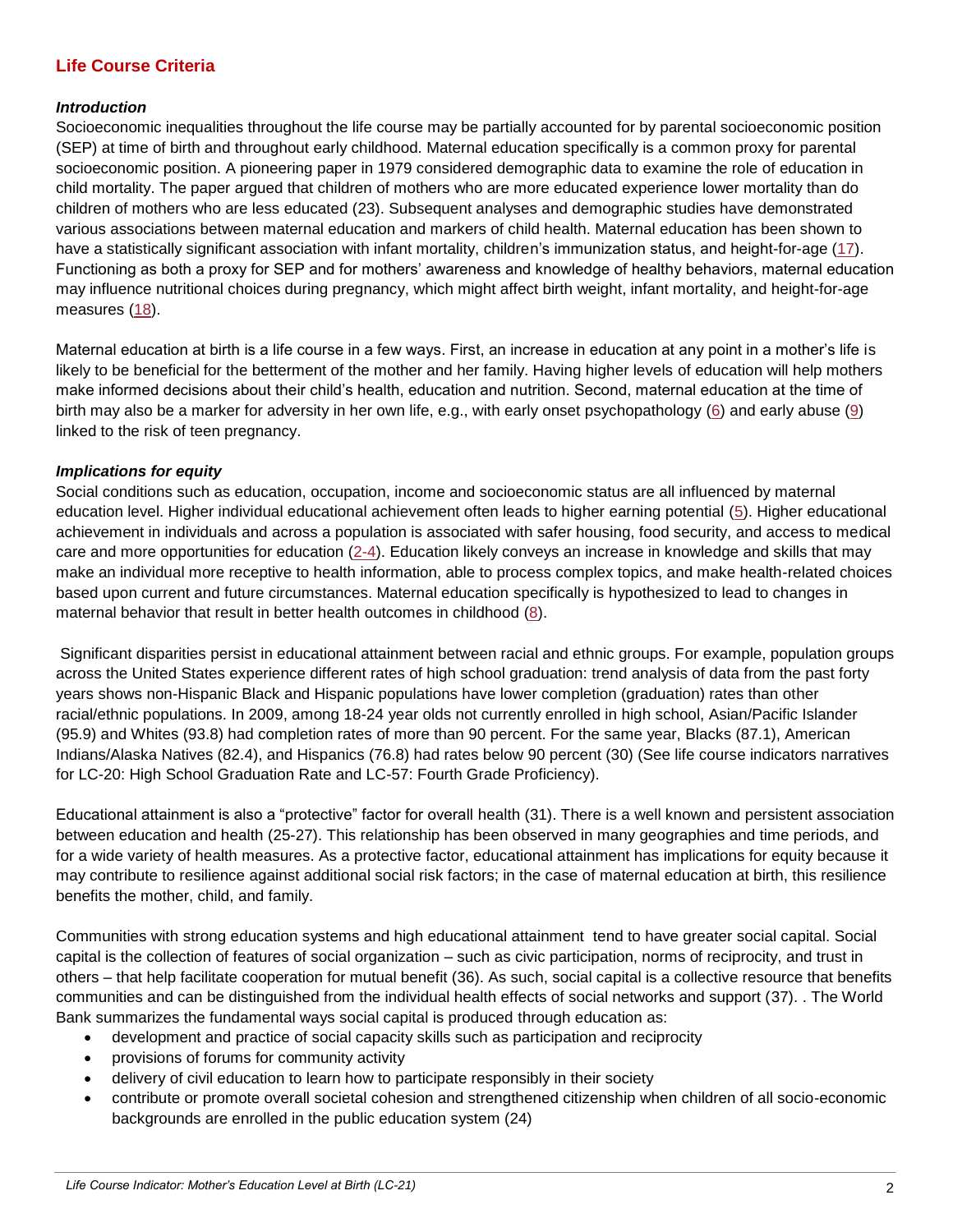#### *Public health impact*

As education is directly linked to family socioeconomic situation, which in itself is a determinant of child health, increases in maternal education benefit not only the child but the family as a whole. Mothers who are more educated spend more time in engaging child activities and adjust the type and level of care according to the child's age, more so than mothers who are less educated [\(12\)](#page-5-5). This in turn leads to children performing better in schools and improving educational achievement.

Achieving higher levels of education is associated with increased social support among women and has been documented to enhance parenting skills. The greater the education level, the stronger social ties a person has, which is associated with more positive health outcomes [\(13\)](#page-5-6). For example, strong social networks help women to combat psychosocial pressures such as depression and hopelessness [\(3\)](#page-4-2). With regard to parenting, mothers who are more educated spend significantly more time in four parenting activities across child age subgroups (1) basic care, i.e. feeding, bathing, and physical care; (2) play, games, art, and make believe; (3) teaching, reading and helping with homework; and (4) management of the child's life outside the home environment [\(12\)](#page-5-5). These four activities are considered investments in the child's future for further child educational attainment, social mobility, and future success. Additional evidence of a wider public health impact is found in the link between maternal education and increases in childhood immunization, both an increased likelihood of utilizing immunizations and an increase in following the proscribed schedule(9). Increasing the number of children immunized every year is one of the greatest public health advantages resulting from improving maternal education. Through this lens, focusing on improving the education of girls and women can be considered an investment in current and future generations with regard to closing achievement gaps and improving earning potential and socioeconomic position, as well as accruing significant societal benefits.

#### *Leverage or realign resources*

In order to successfully increase the level of maternal education prior to pregnancy, broad investments in the education and advancement of young women and girls are required. These investments would reinforce a growing understanding of the continued empowerment of women's voices and priorities across health and social issues, signified in part by the establishment of the White House Council on Women and Girls.

In addition to improving the educational outcomes of women in the preconception period, opportunities exist to improve and support the educational attainment of new parents for the benefit of that child and future children. Parents of young children account for around a quarter of undergraduate students, and half of those parents are single parents. Providing these parents with day care options in order to finish degree programs is vital for them to be able to attend class with minimum interruption [\(7\)](#page-5-7). Other interventions can be used to encourage mothers to finish high school degrees, such as offering smaller class sizes where children can be in the classroom, collaborating with community groups to provide support, and offering counseling and other mental health support activities. Additional classes could be tailored to the child care and family health needs of the mothers to instruct them on topics such as childhood nutrition and proper immunization schedules.

Education is a powerful predictor of health, but the public health field has very little control over increasing educational performance. This indicator has the potential to leverage or realign resources as multiple potential partners, including many non-traditional public health partners, have a vested interest in improving educational outcomes. Some examples of potential new or strengthened partnerships include:

- New or strengthened partnerships with public school systems as completion rates are national performance measures for schools
- New or strengthened partnerships between family planning and contraceptive services and educational programs
- New or strengthened partnerships with business, commerce and union associations as employers need employees who are well trained.
- New or strengthened partnerships with justice system stakeholders as there is a strong correlation between education and involvement in the justice system, and this indicator could open new avenues for collaborative public policy and strategies.

#### *Predict an individual's health and wellness and/or that of their offspring*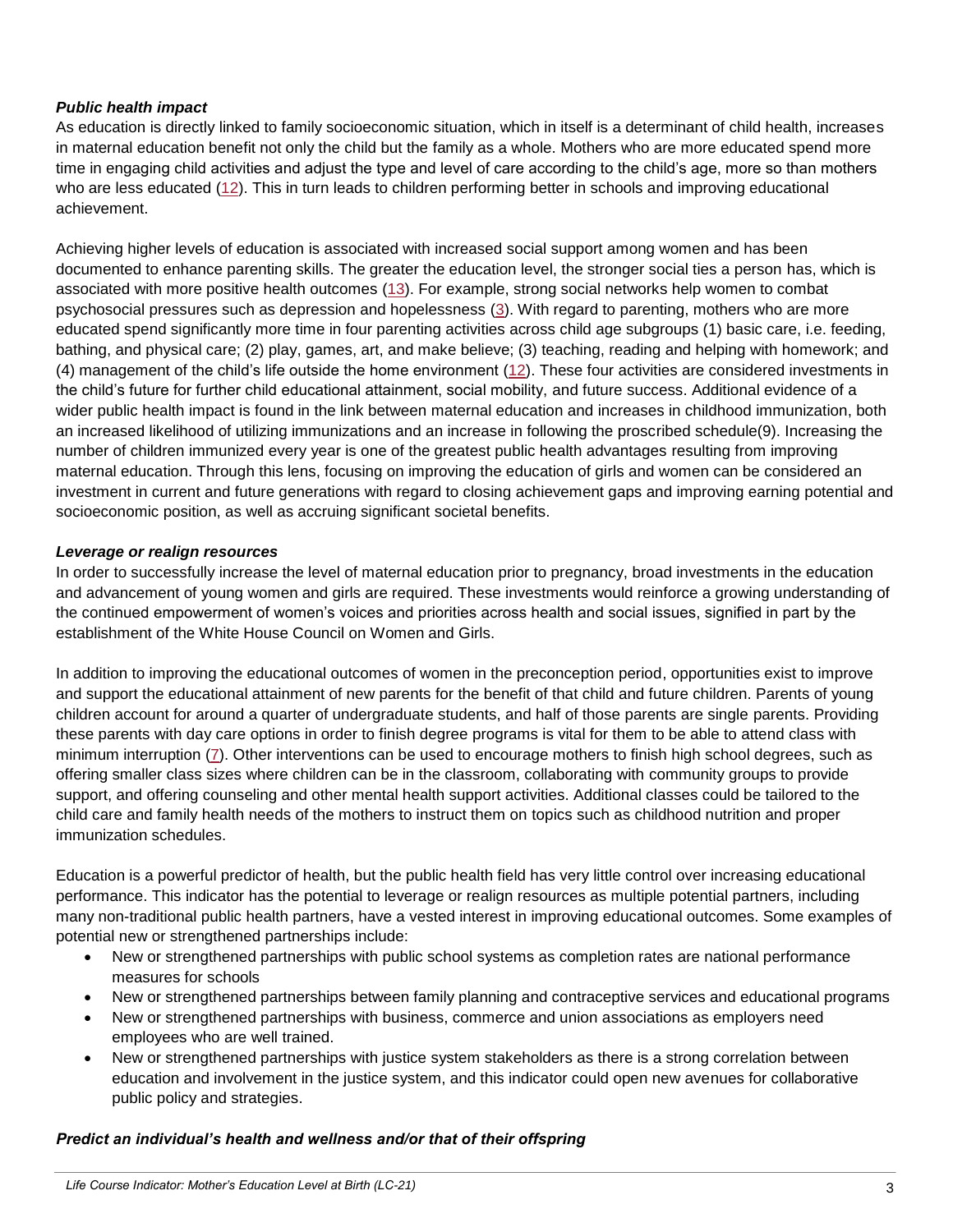Increasing the educational level of mothers would have a significant impact on their health as well as the health and wellbeing of their children. The connection between education and health spans almost all health conditions including general health status, and particular acute, chronic, or disabling health conditions. Educational attainment is also a strong predictor of overall life expectancy (28-29).

In addition, maternal education attainment has been linked to various child health outcomes. Baughcum et al, showed that the lower the educational attainment of the mother the greater the prevalence of maternal obesity, and in turn, preschool aged children of mothers who are obese were more likely to be overweight [\(1\)](#page-4-3). Also mothers who are obese were less likely to recognize their children as being overweight. They hypothesized that this may be due to a lack of awareness of the health risks associated with obesity. Guryan et al. hypothesized that educated parents consider time spent with children as an investment in their future [\(10\)](#page-5-8). As such, children of mothers who are educated may develop faster language growth [\(14\)](#page-5-9) and educational growth [\(12\)](#page-5-5). The greater the education level, the stronger social ties a person has, which is associated with more positive health outcomes [\(19\)](#page-5-10).

# **Data Criteria**

#### *Data availability*

The National Vital Statistics System is an intergovernmental sharing of data whose relationships, standards, and procedures form the mechanism by which the National Center for Health Statistics collects and disseminates the Nation's official vital statistics. Vital event data are collected and maintained by the jurisdictions that have legal responsibility for registering vital events; these entities provide the data via contracts to NCHS. Vital events include births, deaths, marriages, divorces, and fetal deaths. In the United States, legal authority for the registration of these events resides individually with the 50 states, two cities (Washington, DC, and New York City), and five territories (Puerto Rico, the Virgin Islands, Guam, American Samoa and the Commonwealth of the Northern Mariana Islands).

Vital Statistics data are available online in downloadable public use files, through pre-built tables in VitalStats, and through the ad-hoc query system CDC WONDER (Centers for Disease Control and Prevention Wide-ranging Online Data for Epidemiologic Research). As noted below in data quality, some states have not implemented the 2003 birth certificate revision. This has implications for availability of maternal education data in the public use data files and the CDC WONDER system. Beginning in 2011, education data for states using the unrevised (1989) birth certificate forma, education data are no longer included in the public use file because these data elements are not comparable across years (33). In the CDC WONDER system, education data have been recoded to "Excluded" for births to mothers residing in a reporting area that used the 1989 U.S. Standard Certificate of Live Birth in the specified data year (34). All reporting areas collect information on Education, but information from the 2003 revision of the birth certificate is not comparable to the information based on the earlier certificate. The following reporting areas have Education and Prenatal Care data coded to "Excluded": Alabama, 2007-2011; Alaska 2007-2011; Arizona 2007-2011; Arkansas 2007-2011; Connecticut 2007-2011; District of Columbia 2007-2009; Georgia 2007; Hawaii 2007-2011; Illinois 2007-2009; Louisiana 2007-2010; Maine 2007- 2011; Maryland 2007-2009; Massachusetts 2007-2011; Michigan 2007; Minnesota 2007-2011; Mississippi 2007-2011; Missouri 2007-2009; Montana 2007; Nevada 2007-2009; New Jersey 2007-2011; New Mexico 2007; New York City 2007; North Carolina 2007-2010; Oklahoma 2007-2009; Oregon 2007; Rhode Island 2007-2011; Utah 2007-2008; Virginia 2007-2011; West Virginia 2007-2011; Wisconsin 2007-2010.

National estimates of maternal education generated from NVSS data are therefore representative of only those states implementing the 2003 revision of the birth certificate in that data year; for 2011 this is 83 percent of all births and for 2012 this is 86 percent. Those with access to their own jurisdiction's birth certificate data can generate estimates for maternal education regardless of whether that jurisdiction's data are included in the NVSS. However, it may not be appropriate to compare data with the national estimate given the differences in how the data are collected.

Data must be downloaded from CDC vital statistics and then imported into data analysis software. Protocols and procedures of obtaining and analyzing data are on the CDC website. CDC Vital Statistics Birth Data Files, 2003 Revised Live Birth Certificate (all states are required to be using the revised certificate by Jan. 1, 2014), [http://www.cdc.gov/nchs/nvss/vital\\_certificate\\_revisions.htm.](http://www.cdc.gov/nchs/nvss/vital_certificate_revisions.htm)

#### *Data quality*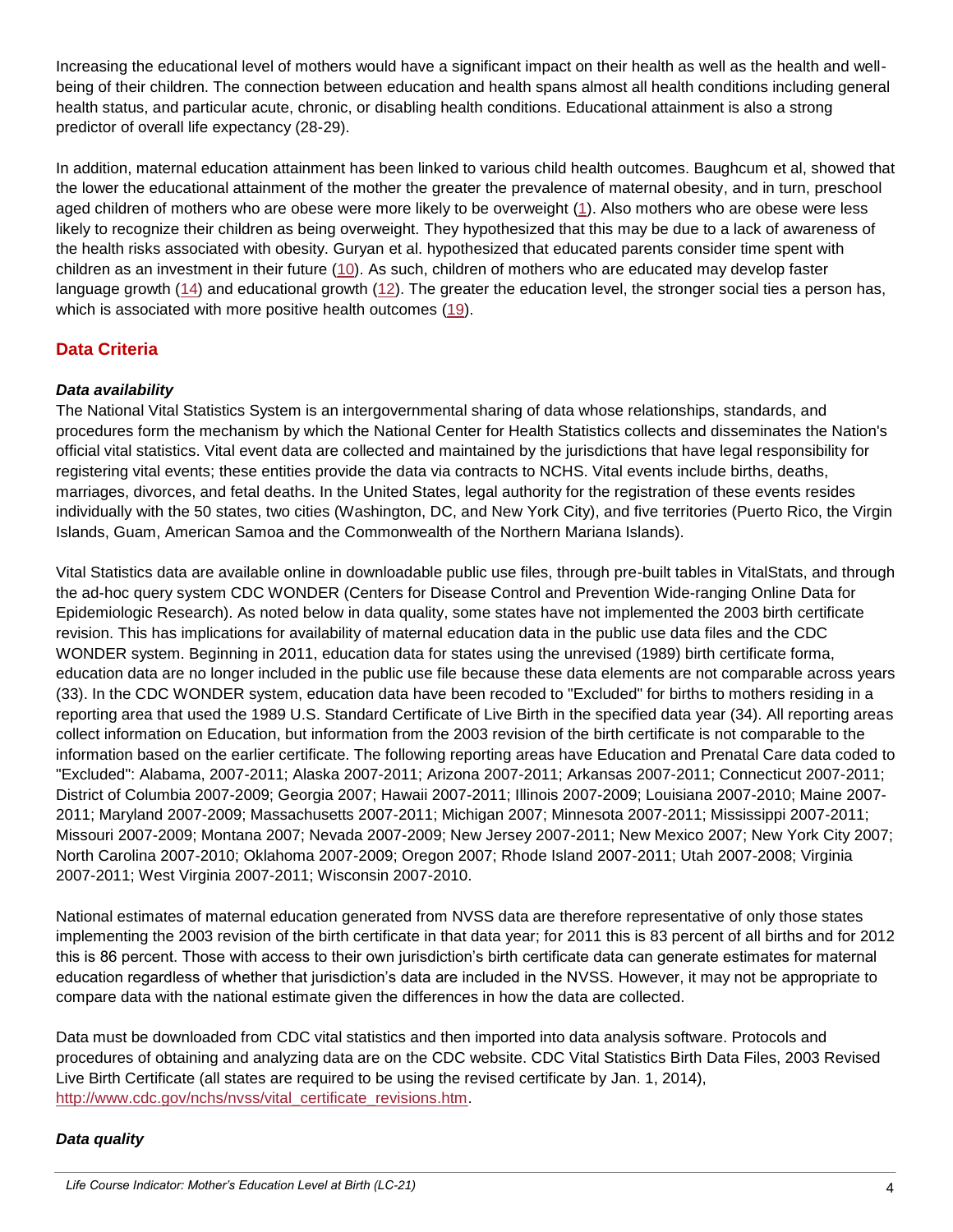Standard forms for the collection of the data and model procedures for the uniform registration of the events are developed and recommended for state use through cooperative activities of the States and NCHS. As reported in the NCHS publication *U.S. Vital Statistics System, Major Activities and Developments, 1950-1995*, efforts to improve the quality and usefulness of vital statistics data are ongoing. NCHS uses techniques such as testing for completeness and accuracy of data, querying incomplete or inconsistent entries on records, updating classifications, improving timeliness and usefulness of data, and keeping pace with evolving technology and changing needs for data. Work with state partners to improve the timeliness of vital event reporting is ongoing, and NCHS is working closely with National Association of Public Health Statistics and Information Systems and the Social Security Administration to modernize the processes through which vital statistics are produced in the United States, including implementation of the 2003 revised certificates.

According to the National Vital Statistics Report *Births: Final Data for 2012*, thirty-eight states, DC, and three territories implemented the revised birth certificate as of January 1, 2012 (32). The jurisdictions implementing the revisions represent 86 percent of all 2012 U.S. births. The revised reporting areas are: California, Colorado, Delaware, the District of Columbia, Florida, Georgia, Idaho, Illinois, Indiana, Iowa, Kansas, Kentucky, Louisiana, Maryland, Massachusetts, Michigan, Minnesota, Missouri, Montana, Nebraska, Nevada, New Hampshire, New Mexico, New York, North Carolina, North Dakota, Ohio, Oklahoma, Oregon, Pennsylvania, South Carolina, South Dakota, Tennessee, Texas, Utah, Vermont, Washington, Wisconsin, Wyoming, Guam, the Northern Marianas and Puerto Rico. Virginia implemented the revised birth certificate in 2012, but after Jan. 1. Educational attainment is a key data item that is not comparable between the 1989 and 2003 birth certificate revisions; data on this element is not included in the National Vital Statistics Reports but can be accessed in the User Guide (33) for revised states.

When using birth certificate data, accuracy and completeness of the data elements being analyzed should be considered; incomplete or inaccurate reporting of data elements can result in information bias. Researchers have found that sensitivity, specificity, and positive and negative predictive values of birth certificate data, as compared to medical record data, vary between teaching and non-teaching hospitals[\(11\)](#page-5-11). A study by DiGiuseppe and colleagues found that for maternal demographic information (notably not including maternal education) the kappa statistic for agreement between medical records and birth certificate data for patients in all hospitals was 0.868, with nonteaching hospital kappa=0.769 and teaching hospital kappa=0.921. While other studies have not included maternal education among inquiries into data quality, reliability for demographic data has been found to be consistent  $(15, 16)$  $(15, 16)$ .

#### *Simplicity of indicator*

The indicator is easy to calculate once data are obtained. The data will not require any linkage as when the data is obtained from vital records, the indicator will be in the data file. The indicator will contain actual population numbers of live births, therefore weighting or stratifying of data is not necessary. Birth certificates of all live births in a given calendar year must be obtained. As noted in the above sections on availability and quality, states who have not implemented the 2003 revision of the birth certificate do not have data for maternal education included in the nationally available public use data and CDC WONDER. Those using state data, particularly those from jurisdictions that are not implementing the 2003 revision, should note this and use caution in comparing to the national estimate.

#### **References**

- <span id="page-4-3"></span>1. Baughcum AE, Chamberlin LA, Deeks CM, Powers SW, Whitaker RC. Maternal perceptions of overweight preschool children. Pediatrics 2000;106(6):1380-1386.
- <span id="page-4-1"></span>2. Cutler DM, Lleras-Muney A. Education and Health: Evaluating Theories and Evidence
- 3. National Bureau of Economic Research, Inc; 2006.
- <span id="page-4-2"></span>4. Day J, Newburger E. The big payoff: educational attainment and synthetic estimates of work-life earnings. Washington (DC): U.S. Census Bureau; 2002.
- 5. Ross CE, Wu C-l. The Links Between Education and Health. American Sociological Review 1995;60(5):719-745.
- <span id="page-4-0"></span>6. Aaro LE, Flisher AJ, Kaaya S, Onya H, Namisi FS, Wubs A. Parental education as an indicator of socioeconomic status: Improving quality of data by requiring consistency across measurement occasions. Scandinavian Journal of Public Health 2009;37:16-27.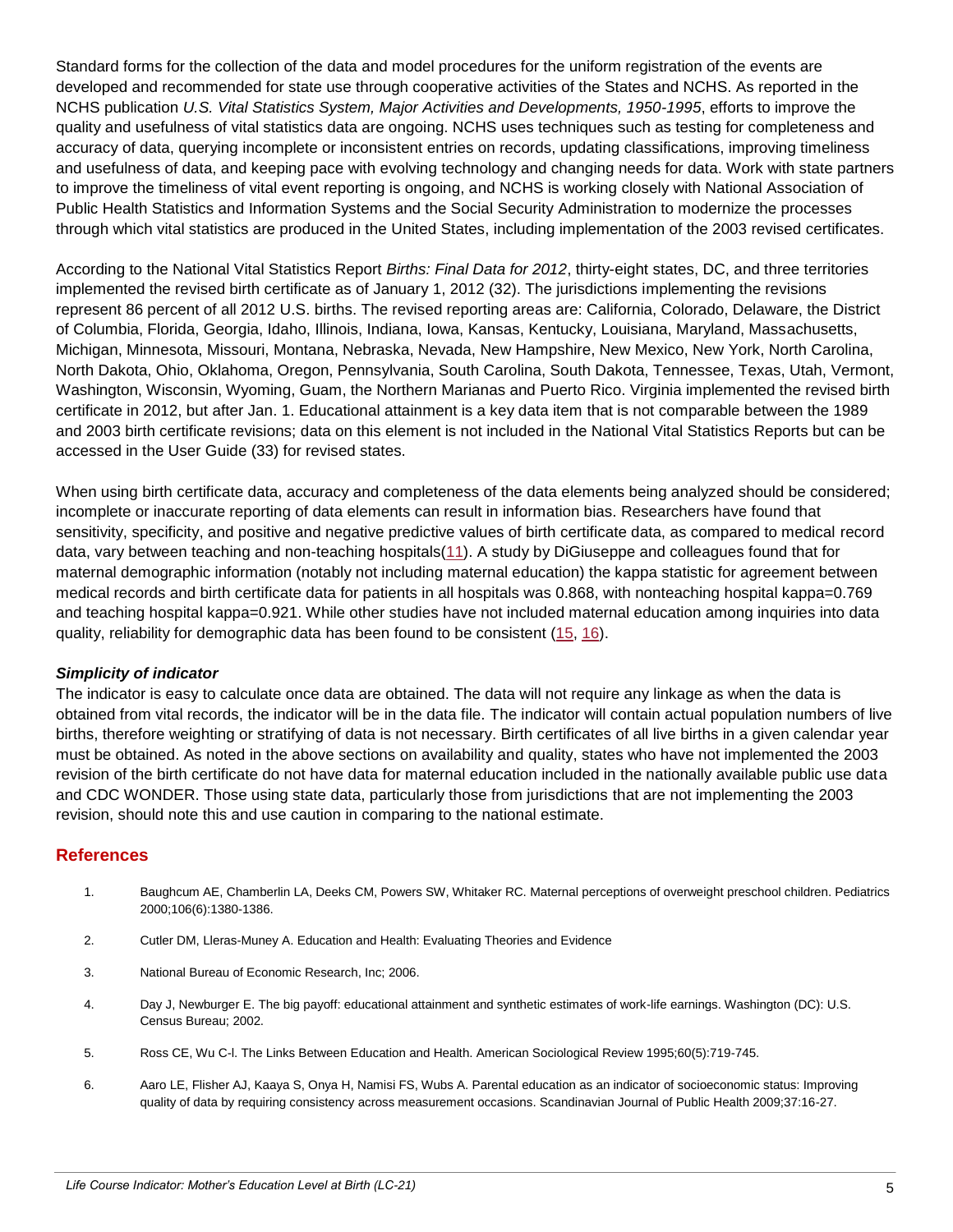- <span id="page-5-2"></span>7. Kovacs M, Krol RS, Voti L. Early onset psychopathology and the risk for teenage pregnancy among clinically referred girls. Journal of the American Academy of Child & Adolescent Psychiatry 1994;33(1):106-113.
- <span id="page-5-7"></span>8. Gonchar N. College-Student Mothers and On-Site Child Care: Luxury or Necessity? Children & Schools 1995;17(4):226-234.
- <span id="page-5-4"></span>9. Cleland J. Maternal Education and Child Survival: Further Evidence and Explanations. In: Rockefeller Foundation Health Transition Workshop. Australian National University, Canberra; 1989.
- <span id="page-5-3"></span>10. Widom CS, Kuhns JB. Childhood victimization and subsequent risk for promiscuity, prostitution, and teenage pregnancy: a prospective study. American Journal of Public Health 1996;86(11):1607-1612.
- <span id="page-5-8"></span>11. Guryan J, Hurst E, Kearney M. Parental education and parental time with children. Journal of Economic Perspectives 2008;22(3):23-46.
- <span id="page-5-11"></span>12. DiGiuseppe DL, Aron DC, Ranbom L, Harper DL, Rosenthal GE. Reliability of birth certificate data: a multi-hospital comparison to medical records information. Matern Child Health J 2002;6(3):169-79.
- <span id="page-5-5"></span>13. Kalil A, Ryan R, Corey M. Diverging destinies: maternal education and the developmental gradient in time with children. Demography 2012;49(4):1361-83.
- <span id="page-5-6"></span>14. Ross CE, Mirowsky J. Neighborhood disadvantage, disorder, and health. Journal of health and social behavior 2001(Journal Article):258- 276.
- <span id="page-5-9"></span>15. Hoff E. The specificity of environmental influence: Socioeconomic status affects early vocabulary development via maternal speech. Child Development 2003;74(5):1368-1378.
- <span id="page-5-12"></span>16. Piper JM, Mitchel EF, Jr., Snowden M, Hall C, Adams M, Taylor P. Validation of 1989 Tennessee birth certificates using maternal and newborn hospital records. Am J Epidemiol 1993;137(7):758-68.
- <span id="page-5-13"></span>17. Buescher PA, Taylor KP, Davis MH, Bowling JM. The quality of the new birth certificate data: a validation study in North Carolina. Am J Public Health 1993;83(8):1163-5.
- <span id="page-5-0"></span>18. Basu AM, Stephenson R. Low levels of maternal education and the proximate determinants of childhood mortality: a little learning is not a dangerous thing. Social Science & Medicine 2005;60(9):2011-2023.
- <span id="page-5-1"></span>19. Gage TB, Fang F, O'Neill E, Dirienzo G. Maternal Education, Birth Weight, and Infant Mortality in the United States. Demography 2012.
- <span id="page-5-10"></span>20. Ross CE. Explaining the Social Patterns of Depression - Control and Problem-Solving - or Support and Talking. Journal of health and social behavior 1989;30(2):206-219.
- 21. Desai S, Alva S. Maternal education and child health: Is there a strong causal relationship? Demography 1998;35(1):71-81.
- 22. Reed BA, Habicht JP, Niameogo C. The effects of maternal education on child nutritional status depend on socio-environmental conditions. International Journal of Epidemiology 1996;25(3):585-592.
- 23. Genereux M, Auger N, Goneau M, Daniel M. Neighbourhood socioeconomic status, maternal education and adverse birth outcomes among mothers living near highways. J Epidemiol Community Health 2008;62(8):695-700.
- 24. Caldwell, JC. Education as a Factor in Mortality Decline: An Examination of Nigerian Data. Population Studies 1979; 33: 395-413.
- 25. World Bank. (2013) Social Capital and Education webpage. Available at: [http://web.worldbank.org/WBSITE/EXTERNAL/TOPICS/EXTSOCIALDEVELOPMENT/EXTTSOCIALCAPITAL/0,,contentMDK:20186584](http://web.worldbank.org/WBSITE/EXTERNAL/TOPICS/EXTSOCIALDEVELOPMENT/EXTTSOCIALCAPITAL/0,,contentMDK:20186584~isCURL:Y~menuPK:418214~pagePK:148956~piPK:216618~theSitePK:401015,00.html) [~isCURL:Y~menuPK:418214~pagePK:148956~piPK:216618~theSitePK:401015,00.html.](http://web.worldbank.org/WBSITE/EXTERNAL/TOPICS/EXTSOCIALDEVELOPMENT/EXTTSOCIALCAPITAL/0,,contentMDK:20186584~isCURL:Y~menuPK:418214~pagePK:148956~piPK:216618~theSitePK:401015,00.html) Accessed September 6, 2013.
- 26. Vinciullo FM, Bradley BJ. (2009, Dec). A correlational study of the relationship between a coordinated school health program and school achievement: a case for school health. *J Sch Nurs*;25(6):453–65.
- 27. Wei X. (2012, Mar). Are More Stringent NCLB State Accountability Systems Associated With Better Student Outcomes? An Analysis of NAEP Results Across States. *Educ. Policy*; 26(2):268–308.
- 28. Eide ER, Showalter MH. (2011, Oct). Estimating the relation between health and education: What do we know and what do we need to know? *Economics of Education Review*;30(5): 778–91.
- 29. Molla, Michael T., Jennifer H. Madans and Diane K. Wagener. 2004. "Differentials in Adult Mortality and Activity Limitation by Years of Education in the United States at the End of the 1990s." Population and Development Review 30(4):625-46.
- 30. Lleras-Muney A. The relationship between education and adult mortality in the united states. The review of economic studies. 2005;72(1):189.